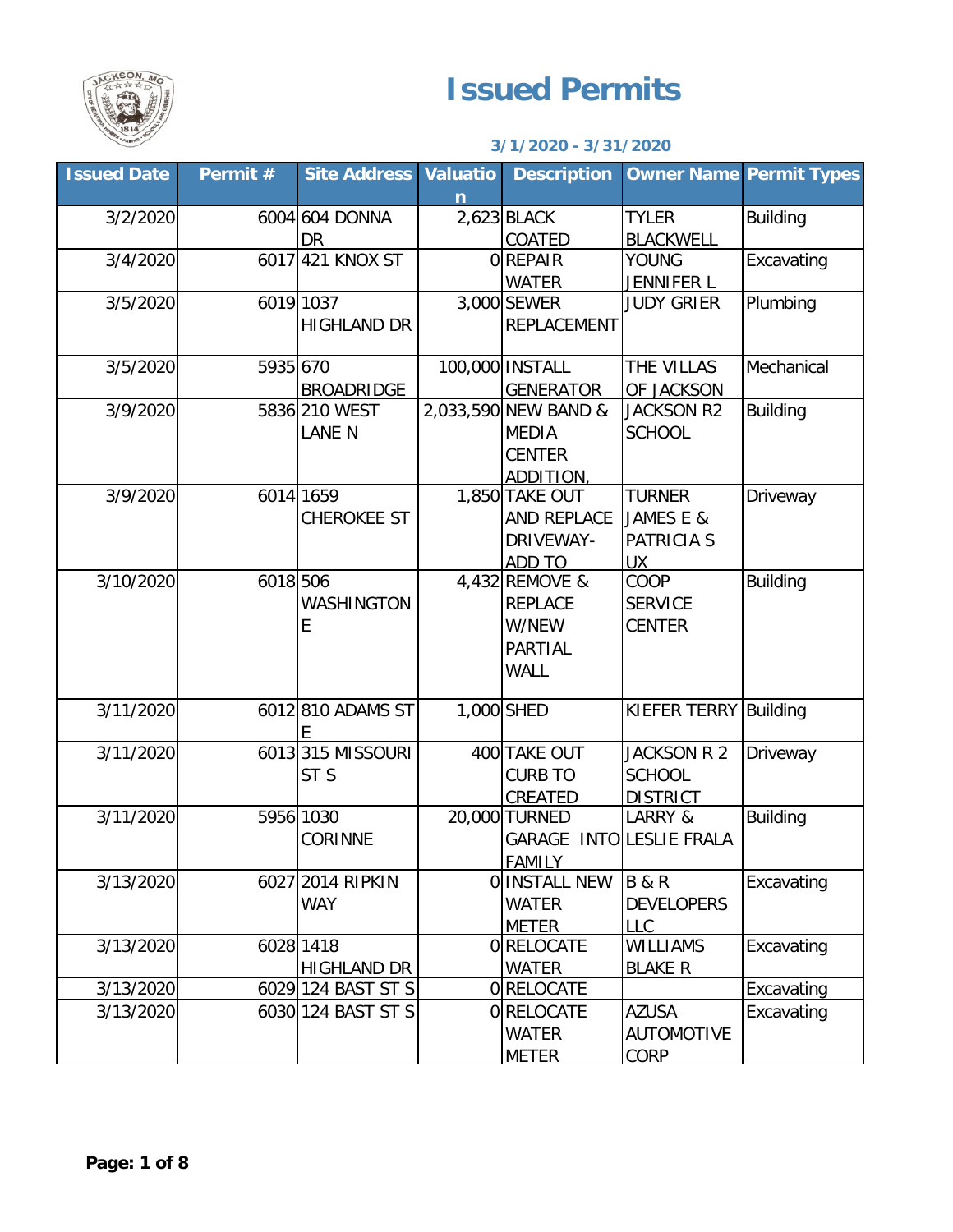| 3/13/2020 |          | 6031 1211 PAWNEE  | 500 CHANGE OUT        | <b>MEYR HARLAN Electrical</b>  |            |
|-----------|----------|-------------------|-----------------------|--------------------------------|------------|
|           |          |                   | <b>SERVICE</b>        | M &                            |            |
|           |          |                   | <b>PANEL</b>          | <b>MARGARET A</b>              |            |
| 3/16/2020 |          | 6034 319 N WEST   | 7,500 REPLACE         | <b>ARNZEN</b>                  | Plumbing   |
|           |          | LN                | <b>SEWER LINE</b>     | EUGENE*                        |            |
|           |          |                   |                       | <b>ETAL</b>                    |            |
|           |          |                   |                       |                                |            |
| 3/17/2020 |          | 6035 619 colorado | 2,000 repair gas leak | <b>CONKLIN</b>                 | Mechanical |
|           |          |                   |                       | <b>TERRY R &amp;</b>           |            |
|           |          |                   |                       | <b>DEANNAL</b>                 |            |
| 3/17/2020 |          | 6037 336 TIMBER   | 0RELOCATE             | <b>JACKSON</b>                 | Excavating |
|           |          | LN                | <b>WATER</b>          | PERRY D &                      |            |
|           |          |                   | <b>METER</b>          | CHARLOTTE L                    |            |
|           |          |                   |                       | <b>UX</b>                      |            |
| 3/17/2020 | 6038 246 |                   | 0RELOCATE             | CAPRIOLA                       | Excavating |
|           |          | <b>GRANDVIEW</b>  | <b>WATER</b>          | ZACHARY F &                    |            |
|           |          | DR                | <b>METER</b>          | <b>JENKINS</b>                 |            |
|           |          |                   |                       | <b>HEATHER S</b>               |            |
| 3/17/2020 | 6039 348 |                   | 0 RELOCATE            | <b>BEUSSINK</b>                | Excavating |
|           |          | <b>GRANDVIEW</b>  | <b>WATER</b>          | EDWARD &                       |            |
|           |          | <b>DR</b>         | <b>METER</b>          | <b>ROSE MARY</b>               |            |
| 3/17/2020 | 6040 380 |                   | 0RELOCATE             | <b>KING KYLE</b>               | Excavating |
|           |          | <b>GRANDVIEW</b>  | <b>WATER</b>          | <b>BLANE TRUST</b>             |            |
|           |          | <b>DR</b>         | <b>METER</b>          |                                |            |
| 3/17/2020 | 6041 394 |                   | 0 RELOCATE            | <b>PROFFER</b>                 | Excavating |
|           |          | <b>GRANDVIEW</b>  | <b>WATER</b>          | <b>BENNIE &amp;</b>            |            |
|           |          | <b>DR</b>         | <b>METER</b>          | <b>HELEN</b>                   |            |
| 3/17/2020 | 6042 389 |                   | O INSTALL NEW         | <b>JINKERSON</b>               | Excavating |
|           |          | <b>GRANDVIEW</b>  | <b>WATER</b>          | MICHAEL H &                    |            |
|           |          | <b>DR</b>         | <b>METER</b>          | PEGGY A                        |            |
| 3/17/2020 | 6043 337 |                   | 0RELOCATE             | <b>WEAVER</b>                  | Excavating |
|           |          | <b>GRANDVIEW</b>  | <b>WATER</b>          | DOUGLAS C &                    |            |
|           |          | DR                | <b>METER</b>          | <b>KELLER MARY</b>             |            |
|           |          |                   |                       | А                              |            |
| 3/17/2020 |          | 6044 288 TIMBER   | 0RELOCATE             | REISENBICHLE Excavating        |            |
|           |          | LANE DR           | <b>WATER</b>          | R LISA L &                     |            |
|           |          |                   | <b>METER</b>          | <b>HOBECK</b>                  |            |
|           |          |                   |                       | <b>RONALD W</b>                |            |
| 3/17/2020 |          | 6045 314 TIMBER   | <b>ORELOCATE</b>      | <b>COOK</b>                    | Excavating |
|           |          | LANE              | <b>WATER</b>          | PATRICIA A                     |            |
| 3/17/2020 | 6046 120 |                   | <b>ORELOCATE</b>      | <b>COLBY</b>                   | Excavating |
|           |          | <b>EDGEWOOD</b>   | <b>WATER</b>          | <b>LOHMAN</b>                  |            |
| 3/17/2020 |          | 5979 1121 OLD     | 1,986 FORM & POUR     | <b>MYER</b>                    | Driveway   |
|           |          | CAPE RD           | <b>NEW</b>            | MICHAEL M &                    |            |
|           |          |                   | <b>DRIVEWAY</b>       | <b>NANCY H</b>                 |            |
|           |          |                   |                       |                                |            |
| 3/19/2020 |          | 6047 904 BROWN    | 250 UPGRADE           | <b>KRISTA GLASS Electrical</b> |            |
|           |          | <b>ST</b>         | <b>ELECTRIC</b>       |                                |            |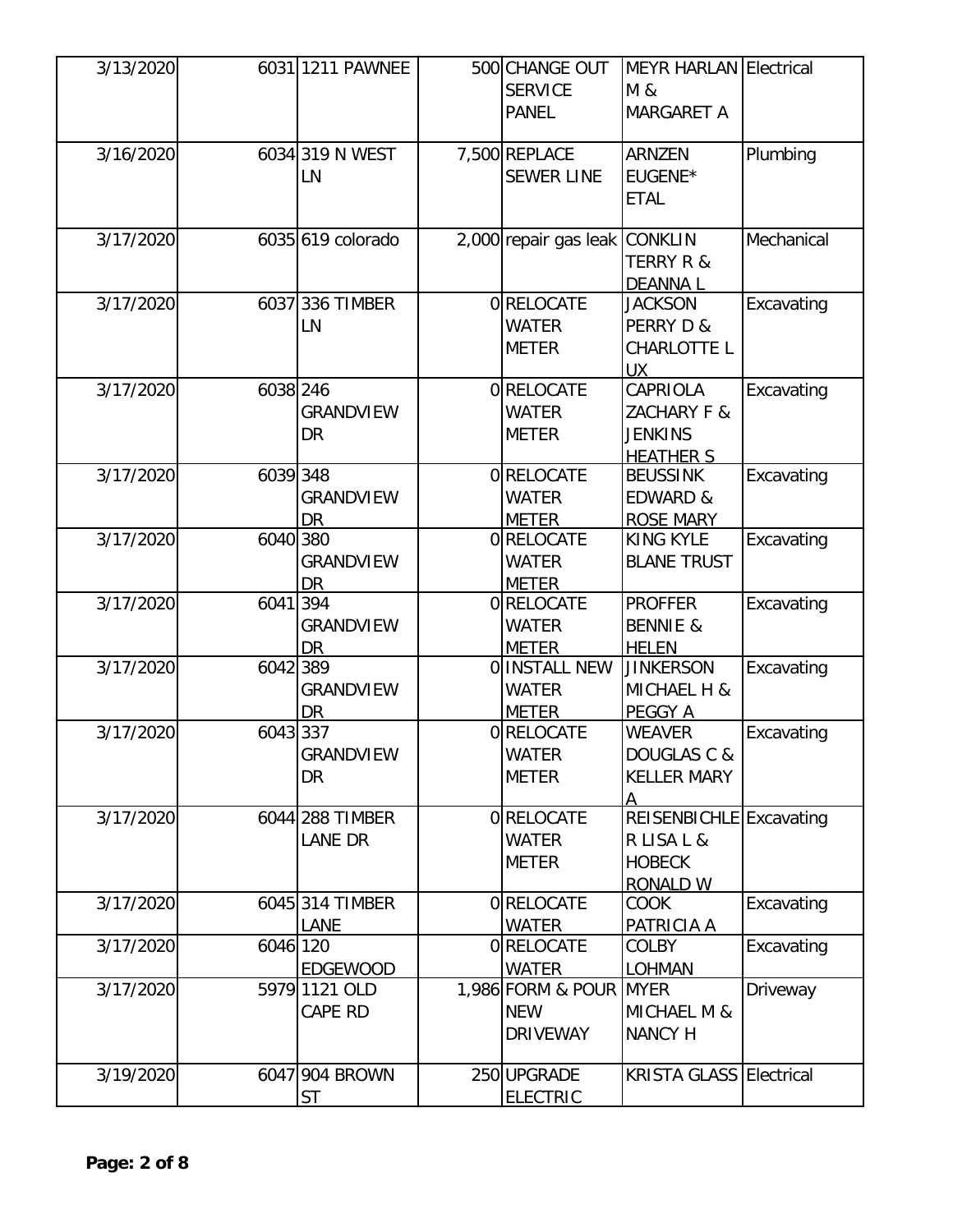| 3/20/2020 |          | 6022 1329<br>ROSEBUD DR           |            | 3,000 WOOD<br><b>PRIVACY</b><br><b>FENCE</b>       | <b>PAUL</b><br><b>NISWONGER</b>                                            | <b>Building</b> |
|-----------|----------|-----------------------------------|------------|----------------------------------------------------|----------------------------------------------------------------------------|-----------------|
| 3/20/2020 |          | 6023 2015<br><b>BAINBRIDGE</b>    |            | 1,500 CHAIN LINK<br><b>FENCE</b>                   | <b>MICHAEL</b><br><b>JETER</b>                                             | <b>Building</b> |
| 3/20/2020 |          | 6008 252 JACKSON<br><b>BLVD E</b> | 3,000 SIGN |                                                    | SOUTHEAST<br><b>MO STEAM</b><br>RAILROAD IN                                | Sign            |
| 3/20/2020 |          | 6026 1636<br><b>ENTERPRISE</b>    |            | 7,400 EXPAND DECK AUSTIN                           | <b>MUELLER</b>                                                             | <b>Building</b> |
| 3/23/2020 |          | 6025 656 BUNKER<br>DR             |            | 8,000 REPLACE<br><b>DECK</b>                       | AMY DOTSON                                                                 | <b>Building</b> |
| 3/24/2020 |          | 6036 2758 LEMING<br>LN            |            | 4,000 Remove,<br>replace, and                      | <b>WADE RECKER Building</b>                                                |                 |
| 3/24/2020 | 6051 736 | <b>GREENSFERRY</b>                |            | 2,000 UPGRADE<br><b>ELECTRIC</b><br><b>SERVICE</b> | <b>PAGANO</b><br><b>BRUCE R &amp;</b><br><b>CHRISTINE M</b><br>UX          | Electrical      |
| 3/24/2020 |          | 6032 3012 CLEAR<br>SPRING PL      |            | 300,855 NEW SING<br><b>FAM RES</b>                 | <b>GREGORY &amp;</b><br>CAROLYN<br><b>HAHS</b>                             | <b>Building</b> |
| 3/25/2020 |          | 6021 768 BUNKER<br><u>DR</u>      |            | 700 CHAIN LINK<br><b>FENCE</b>                     | <b>BERNARD</b><br><b>BETTESSO</b>                                          | <b>Building</b> |
| 3/25/2020 |          | 6049 684 Jackson<br>Trl W         |            | 3,500 SHED AND<br><b>CONCRETE</b><br>PAD           | UNIVERSITY<br>OF MISSOURI<br><b>EXTENSION</b><br>COUNCIL                   | Building        |
| 3/26/2020 |          | 6054 627 BLANCHE                  |            | 2,000 UPGRADE<br>PANEL, MAST,<br>AND METER         | <b>PARSONS</b><br><b>RONALD</b>                                            | Electrical      |
| 3/26/2020 |          | 6055 424 ANN DR                   |            | 15,300 DEMO HOUSE<br>DUE TO<br><b>HOUSE FIRE</b>   | <b>GODWIN</b><br><b>TERRY G &amp;</b><br>RITA L UX                         | Demolition      |
| 3/27/2020 |          | 6058 620 HOPE ST<br>N             |            | 0 MECHANICAL<br><b>PRESSURE</b><br><b>TEST</b>     | <b>PRINGLE</b><br><b>MARCELL K &amp;</b><br><b>FRANCES</b>                 |                 |
| 3/31/2020 |          | 6048 304 OHIO N                   |            | 1,500 PRIVACY<br><b>FENCE</b>                      | <b>SANDER</b><br><b>SHAWN A &amp;</b><br><b>SANDERS</b><br><b>CASSIE E</b> | <b>Building</b> |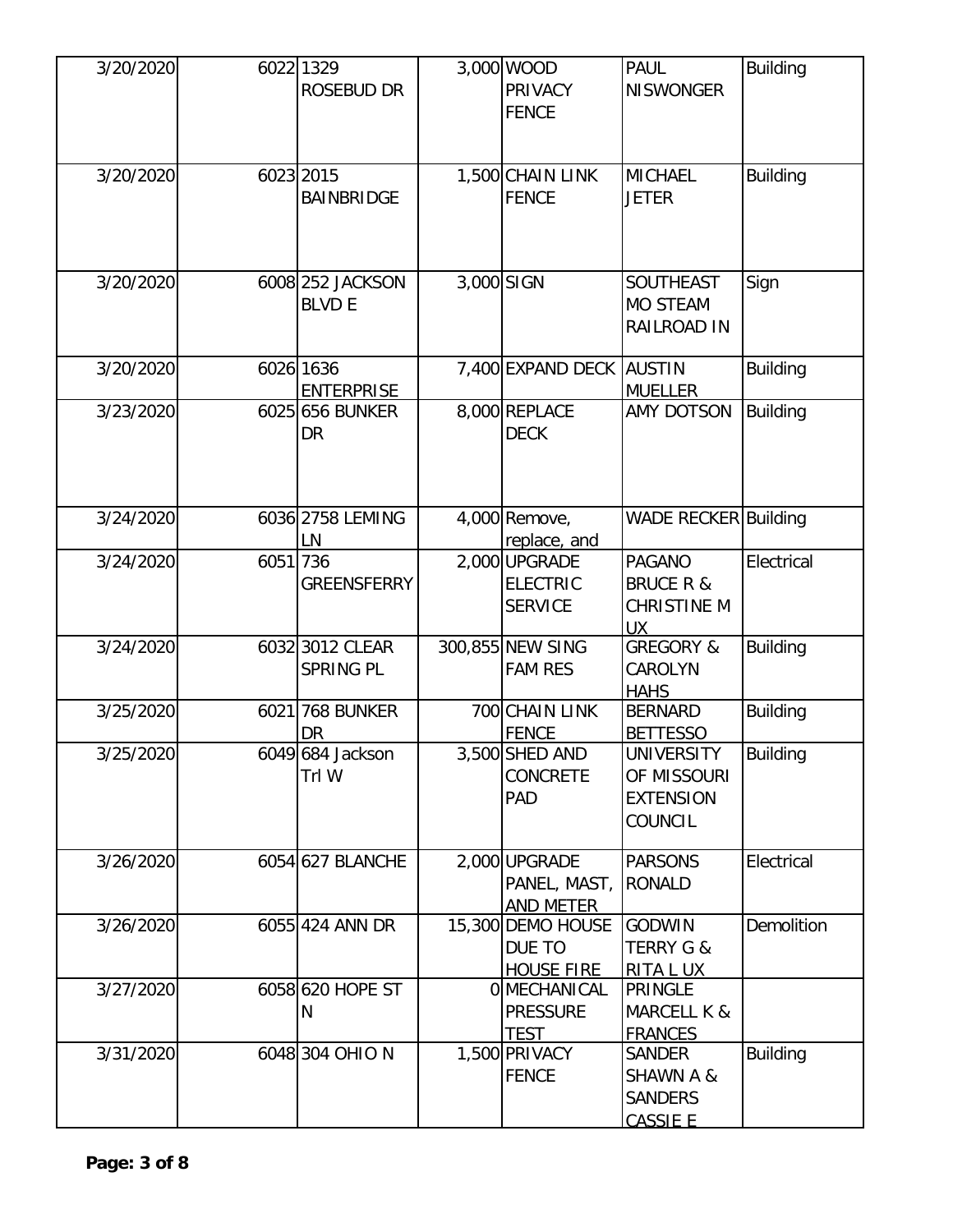**Total Records: 43**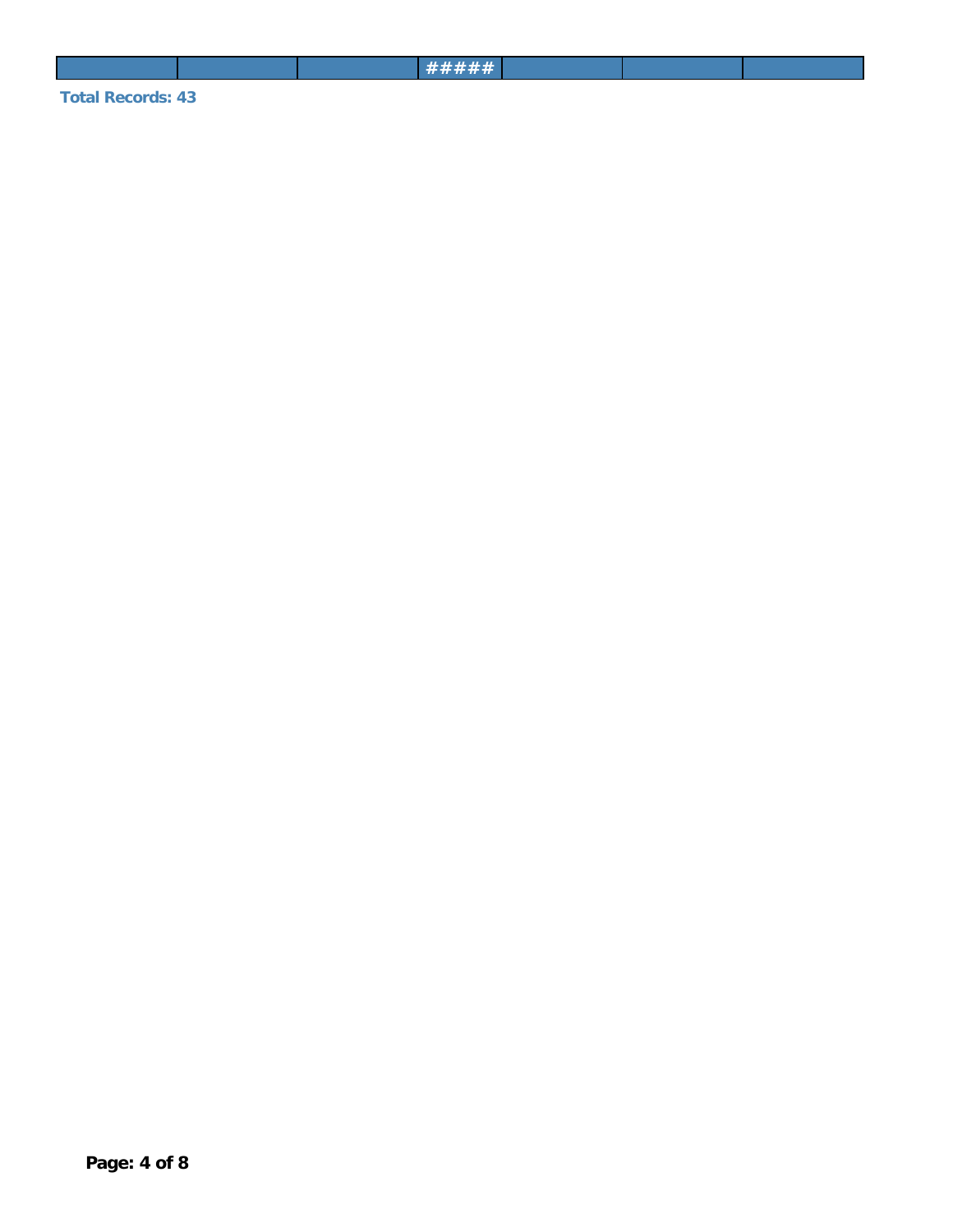| <b>Primary</b><br><b>Contractor</b> | <b>Main Status</b> |
|-------------------------------------|--------------------|
| <b>BOOTHEEL</b>                     | <b>ISSUED</b>      |
| <b>FENCE CO</b>                     |                    |
| <b>CITY OF</b>                      | <b>ISSUED</b>      |
| <b>JACKSON</b>                      |                    |
| <b>DUTCH</b>                        | <b>ISSUED</b>      |
| <b>ENTERPRISES,</b><br>INC .        |                    |
| <b>BOEHME INC.</b>                  | <b>ISSUED</b>      |
| <b>WAYNE</b>                        |                    |
| <b>BROCKMILLER</b>                  | <b>ISSUED</b>      |
| <b>CONSTRUCTIO</b>                  |                    |
| N CO                                |                    |
| <b>NEWCO</b>                        | <b>ISSUED</b>      |
| CONTRACTING                         |                    |
|                                     |                    |
| <b>PUTZ</b>                         | <b>ISSUED</b>      |
| <b>BACKHOE</b>                      |                    |
| SERVICE, LLC                        |                    |
| / MICHAEL                           |                    |
| <b>PUTZ</b>                         |                    |
|                                     |                    |
| 1SELF                               | <b>ISSUED</b>      |
| 1SELF                               | <b>ISSUED</b>      |
|                                     |                    |
| 1SELF                               | <b>ISSUED</b>      |
|                                     |                    |
| <b>CITY OF</b>                      | <b>ISSUED</b>      |
| <b>JACKSON</b>                      |                    |
|                                     |                    |
| <b>CITY OF</b>                      | <b>ISSUED</b>      |
| <b>JACKSON</b>                      |                    |
|                                     | <b>ISSUED</b>      |
| <b>CITY OF</b>                      | <b>ISSUED</b>      |
| <b>JACKSON</b>                      |                    |
|                                     |                    |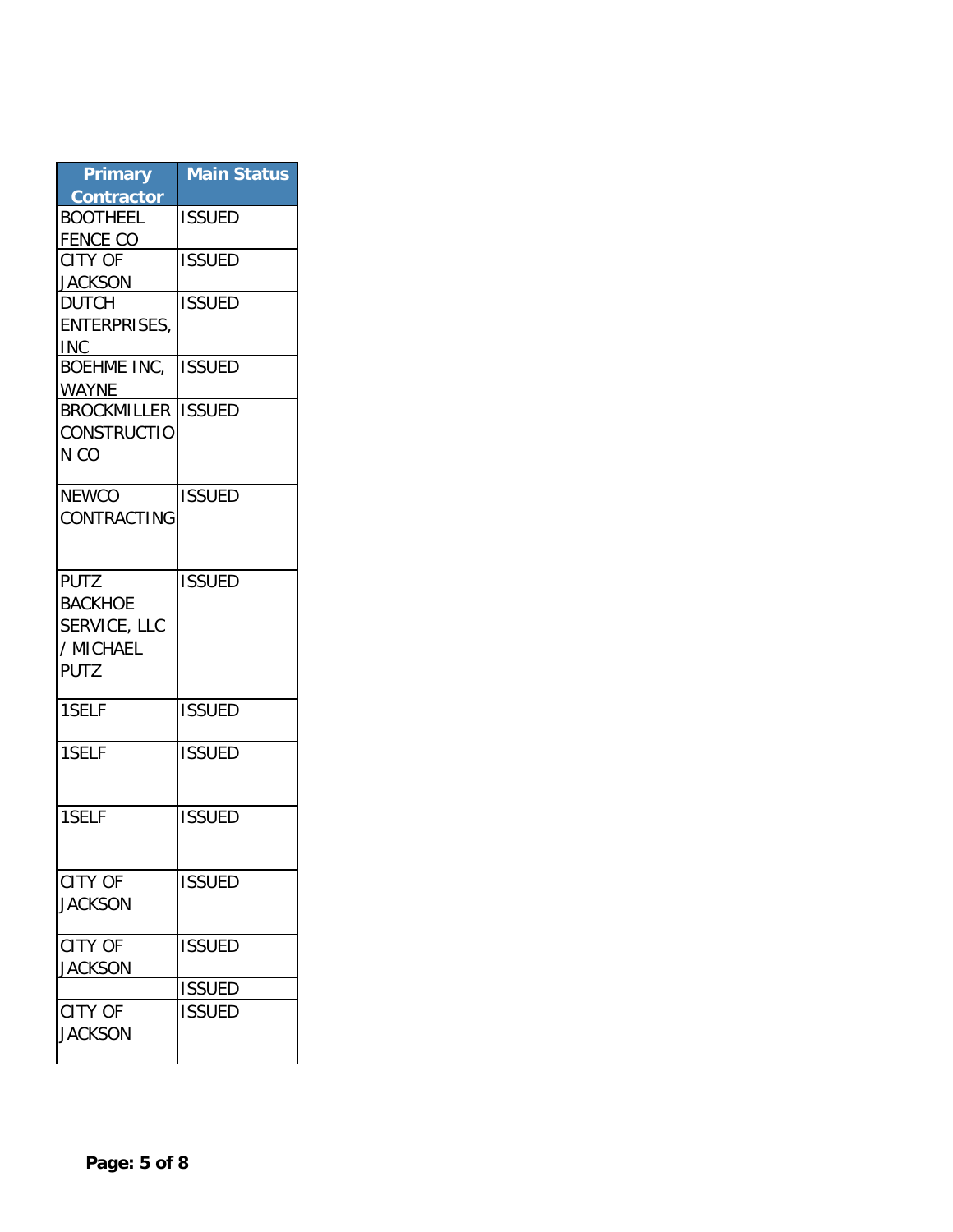| <b>HAZELWOOD</b><br>PROPERTIES,<br>LLC                      | <b>ISSUED</b> |
|-------------------------------------------------------------|---------------|
| <b>LANGFORD</b><br>MECHANICAL<br>& SHEET<br><b>METAL</b>    | <b>ISSUED</b> |
| <b>LIBERTY</b><br>UTILITIES                                 | <b>ISSUED</b> |
| <b>CITY OF</b><br><b>JACKSON</b>                            | <b>ISSUED</b> |
| <b>CITY OF</b><br><b>JACKSON</b>                            | <b>ISSUED</b> |
| <b>CITY OF</b><br><b>JACKSON</b>                            | <b>ISSUED</b> |
| <b>CITY OF</b><br><b>JACKSON</b>                            | <b>ISSUED</b> |
| <b>CITY OF</b><br><b>JACKSON</b>                            | <b>ISSUED</b> |
| <b>CITY OF</b><br><b>JACKSON</b>                            | <b>ISSUED</b> |
| <b>CITY OF</b><br><b>JACKSON</b>                            | <b>ISSUED</b> |
| <b>CITY OF</b><br><b>JACKSON</b>                            | <b>ISSUED</b> |
| <b>CITY OF</b><br><b>JACKSON</b>                            | <b>ISSUED</b> |
| <b>CITY OF</b><br><b>JACKSON</b>                            | <b>ISSUED</b> |
| <b>THIELE</b><br><b>CONCRETE</b><br><b>FINISHING</b><br>INC | <b>ISSUED</b> |
| 1SELF                                                       | <b>ISSUED</b> |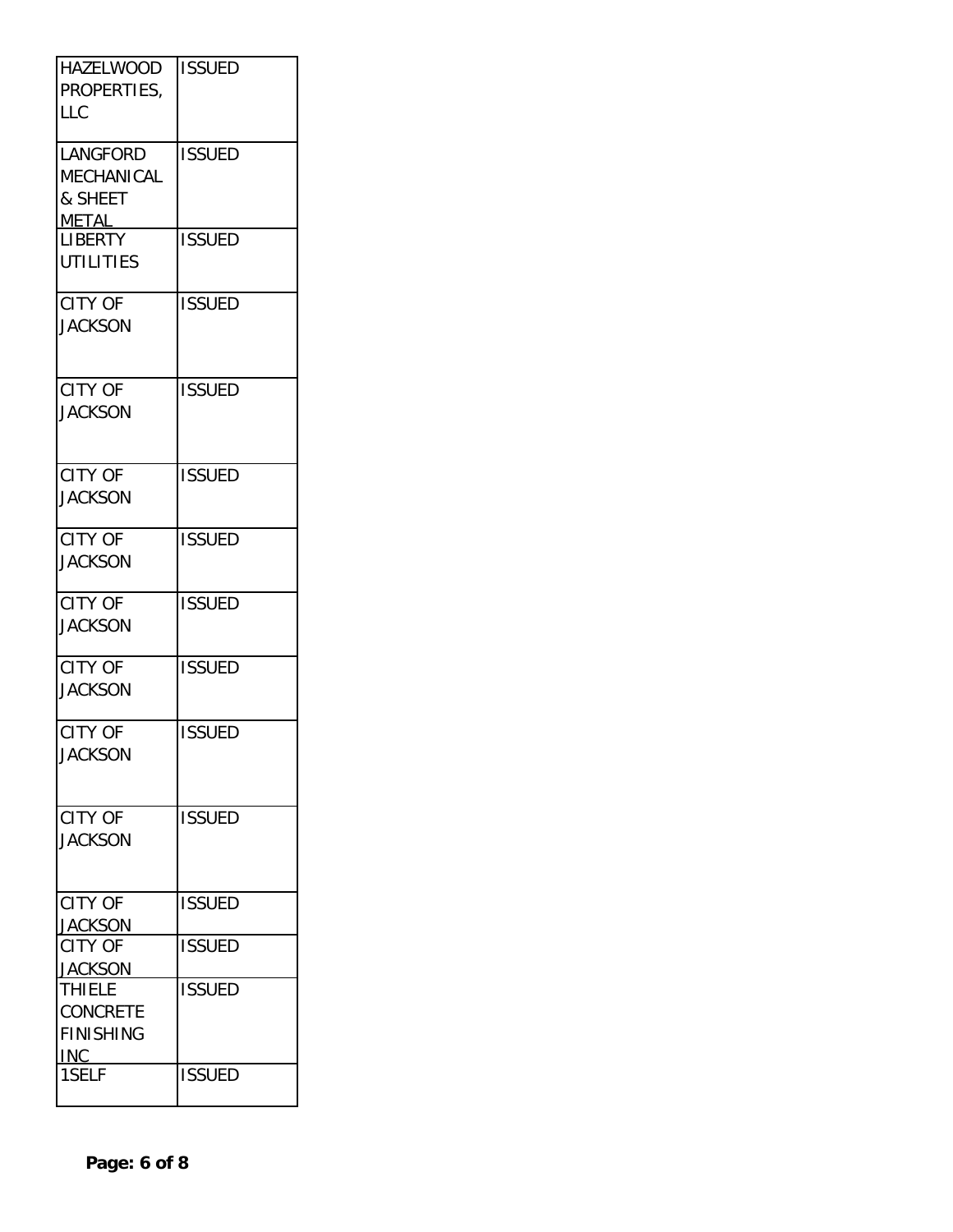| <b>JAMES</b><br><b>CONSTRUCTIO</b><br>N AND<br><b>FENCING LLC</b> | <b>ISSUED</b> |
|-------------------------------------------------------------------|---------------|
| <b>JAMES</b><br>CONSTRUCTIO<br>N AND<br><b>FENCING LLC</b>        | <b>ISSUED</b> |
| 1SELF                                                             | <b>ISSUED</b> |
| <b>BOOTHEEL</b><br>FENCE CO                                       | <b>ISSUED</b> |
| <b>WESBECHER</b><br><b>CONSTRUCTIO</b><br>N COMPANY<br><b>INC</b> | <b>ISSUED</b> |
| 1SELF                                                             | <b>ISSUED</b> |
| <b>KING</b><br><b>ELECTRIC</b>                                    | <b>ISSUED</b> |
| 1SELF                                                             | <b>ISSUED</b> |
| 1SELF                                                             | <b>ISSUED</b> |
| <b>OZARK</b><br><b>CONCRETE</b>                                   | <b>ISSUED</b> |
| <b>COTNER</b><br>ELECTRIC CO,<br><b>INC</b>                       | <b>ISSUED</b> |
| <b>RONALD</b><br><b>KUCERA JR</b><br>1SELF                        | <b>ISSUED</b> |
|                                                                   |               |
| 1SELF                                                             | <b>ISSUED</b> |